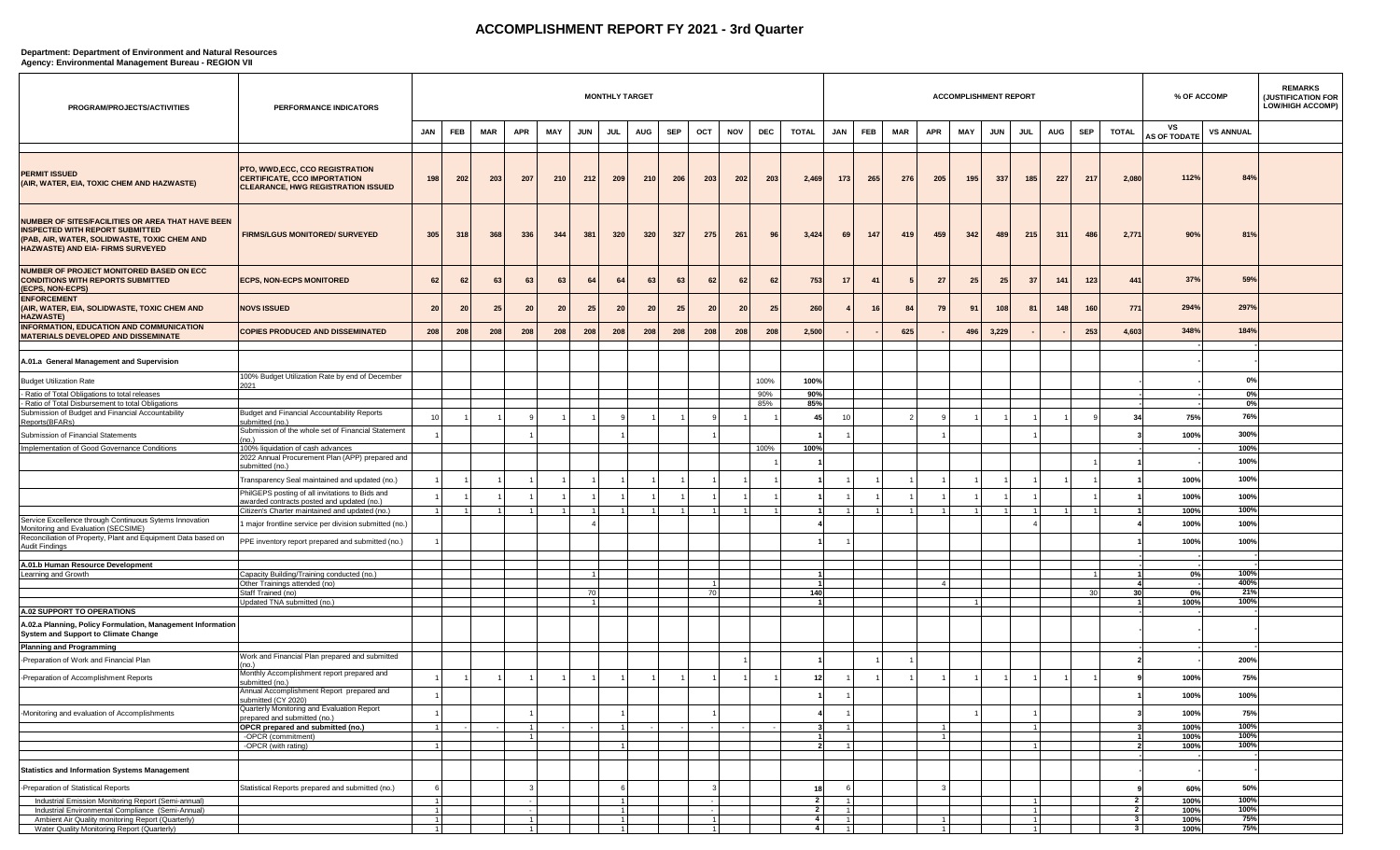| PROGRAM/PROJECTS/ACTIVITIES                                                                                                                                        | PERFORMANCE INDICATORS                                                                                                                  |                 |                  |            |                |     |                 |                | <b>MONTHLY TARGET</b> |            |                  |                 |     |                         |                 |                                 |                     |                 | <b>ACCOMPLISHMENT REPORT</b> |            |            |    |           |                |                                | % OF ACCOMP               |                  | <b>REMARKS</b><br>(JUSTIFICATION FOR<br><b>LOW/HIGH ACCOMP)</b> |
|--------------------------------------------------------------------------------------------------------------------------------------------------------------------|-----------------------------------------------------------------------------------------------------------------------------------------|-----------------|------------------|------------|----------------|-----|-----------------|----------------|-----------------------|------------|------------------|-----------------|-----|-------------------------|-----------------|---------------------------------|---------------------|-----------------|------------------------------|------------|------------|----|-----------|----------------|--------------------------------|---------------------------|------------------|-----------------------------------------------------------------|
|                                                                                                                                                                    |                                                                                                                                         | <b>JAN</b>      | <b>FEB</b>       | <b>MAR</b> | APR            | MAY | <b>JUN</b>      | <b>JUL</b>     | <b>AUG</b>            | <b>SEP</b> | OCT              | <b>NOV</b>      | DEC | <b>TOTAL</b>            | JAN             | <b>FEB</b>                      | MAR                 | APR             | MAY                          | <b>JUN</b> | <b>JUL</b> |    | AUG       | <b>SEP</b>     | <b>TOTAL</b>                   | vs<br><b>AS OF TODATE</b> | <b>VS ANNUAL</b> |                                                                 |
| Number of Clearances and Volume of Importation for                                                                                                                 |                                                                                                                                         |                 |                  |            |                |     |                 |                |                       |            |                  |                 |     | $\overline{\mathbf{2}}$ |                 |                                 |                     |                 |                              |            |            |    |           |                |                                | 100%                      | 100%             |                                                                 |
| Chemicals (Semi-Annual)<br>Hazardous Waste Generation by Type (Quarterly)                                                                                          |                                                                                                                                         |                 |                  |            | $\overline{1}$ |     |                 |                |                       |            |                  |                 |     | 4                       | $1 \vert$       |                                 |                     |                 |                              |            |            |    |           |                | 3 <sup>1</sup>                 | 100%                      | 75%              |                                                                 |
|                                                                                                                                                                    |                                                                                                                                         |                 |                  |            |                |     |                 |                |                       |            |                  |                 |     |                         |                 |                                 |                     |                 |                              |            |            |    |           |                | $\sim$                         |                           |                  |                                                                 |
| Management of ICT Network Infrastructure<br>Server Resource Management                                                                                             | lata Center established/managed (no.)                                                                                                   |                 |                  |            |                |     |                 |                |                       |            |                  |                 |     |                         |                 |                                 |                     |                 |                              |            |            |    |           |                |                                | 100%                      | 100%             |                                                                 |
|                                                                                                                                                                    | Server Resource Monitoring Established (no)                                                                                             |                 |                  |            | $\overline{1}$ |     |                 | $\overline{1}$ |                       |            |                  |                 |     |                         |                 | 1                               |                     | $\vert$ 1       |                              |            |            |    |           |                |                                | 100%                      | 100%             |                                                                 |
|                                                                                                                                                                    | Servers Monitored/Managed (no)<br>Server Upgraded/Deployed (no)                                                                         | $\overline{1}$  |                  |            | -11            |     |                 |                |                       |            |                  |                 |     |                         |                 | $\mathcal{P}$<br>$\overline{1}$ |                     | $\overline{1}$  |                              |            |            |    |           | $\overline{2}$ | $\overline{1}$                 | 100%<br>100%              | 100%<br>100%     |                                                                 |
| Network and endpoint Management                                                                                                                                    | <b>Network upgraded/maintained (no.)</b>                                                                                                |                 |                  |            | $\overline{1}$ |     |                 |                |                       |            |                  |                 |     | $\overline{1}$          |                 | 1                               |                     | $\mathbf{1}$    |                              |            |            |    |           |                |                                | 100%                      | 100%             |                                                                 |
|                                                                                                                                                                    | Computers upgraded/deployed (no.)                                                                                                       |                 |                  |            |                |     |                 |                |                       |            |                  |                 |     | 30                      |                 |                                 |                     |                 |                              |            |            |    |           | 17             | 17                             | 0%                        | 57%              |                                                                 |
|                                                                                                                                                                    | Endpoint Protection Deployed (no)<br>IT assistance provided (no)                                                                        | 10              | 10 <sup>1</sup>  |            | 10             | 10  | 10 <sup>1</sup> |                | 10 <sup>1</sup>       | 10         | 10               |                 | 10  | 120                     | 10 <sup>1</sup> | 15 <sup>1</sup>                 | 25                  | 37              | 10                           | 85         |            | 11 | 20        | 35             | 248                            | 0%<br>276%                | 100%<br>207%     |                                                                 |
| Deployment of Active Directory                                                                                                                                     | Active Directory implemented (no)                                                                                                       |                 |                  |            | $\overline{1}$ |     |                 |                |                       |            |                  |                 |     | -11                     |                 | $\vert$ 1                       |                     | $\mathbf{1}$    |                              |            |            |    |           |                | $\overline{1}$                 | 100%                      | 100%             |                                                                 |
| <b>ICT Resource Inventory</b>                                                                                                                                      | Computers Registered/Monitored (no)<br>Jatabase Updated (No)                                                                            |                 | 100              |            | $\overline{1}$ |     |                 |                |                       |            |                  |                 |     | 100                     |                 | 100<br>$\overline{1}$           |                     |                 |                              |            |            |    |           |                | 100<br>$\overline{\mathbf{1}}$ | 100%<br>100%              | 100%<br>100%     |                                                                 |
| <b>Information Systems Management and Support</b>                                                                                                                  |                                                                                                                                         |                 |                  |            |                |     |                 |                |                       |            |                  |                 |     |                         |                 |                                 |                     |                 |                              |            |            |    |           |                |                                |                           |                  |                                                                 |
| Operationalization of Frontline Services                                                                                                                           | Online Services operationalized/managed(no.)                                                                                            | 13 <sup>1</sup> | 13 <sup>13</sup> |            | 13             | 13  | 13 <sup>1</sup> |                | 13<br>13              | 13         | 13 <sup>13</sup> | 13 <sup>1</sup> |     | 13                      | 13 <sup>1</sup> | 13 <sup>1</sup>                 | 13 <sup>13</sup>    | 13 <sup>1</sup> | 13 <sup>1</sup>              | 13         |            | 13 | 13        | 13             | 13                             | 100%                      | 100%             |                                                                 |
|                                                                                                                                                                    | ssues Resolved (no)<br>Kiosk Established (no)                                                                                           |                 |                  |            | $\overline{1}$ |     |                 |                |                       |            |                  |                 |     |                         |                 |                                 |                     |                 |                              |            |            |    |           |                |                                | 100%                      | 100%             |                                                                 |
|                                                                                                                                                                    | Users Assisted (no)                                                                                                                     |                 |                  |            |                |     |                 |                |                       |            |                  |                 |     | 60                      | 15 <sup>1</sup> | 10 <sup>1</sup>                 | 15                  | 23              | 10                           | -50        |            | 13 | $10^{-1}$ | -20            | 166                            | 389%                      | 277%             |                                                                 |
| Operationalization of Planning & Administrative Support systems                                                                                                    | Systems operationalized/managed (no)                                                                                                    |                 |                  |            |                |     |                 |                |                       |            |                  |                 |     |                         |                 |                                 |                     |                 |                              |            |            |    |           |                |                                | 100%                      | 100%             |                                                                 |
|                                                                                                                                                                    | ssues Resolved (no)                                                                                                                     |                 |                  |            |                |     |                 |                |                       |            |                  |                 |     | 12                      |                 |                                 |                     |                 |                              |            |            |    |           |                | 10                             | 114%                      | 83%              |                                                                 |
| Deployment of Office 365                                                                                                                                           | 0365 accounts deployed (no)                                                                                                             | 50              |                  |            |                |     |                 |                |                       |            |                  |                 |     | 50                      | 70              |                                 |                     |                 |                              |            |            |    |           |                | 70                             | 140%                      | 140%             |                                                                 |
| Records Digitization                                                                                                                                               | Digital Infrastructure established/managed (no)<br>Oocuments Digitally Signed (no.)                                                     | $\overline{1}$  |                  |            | $\overline{1}$ |     |                 |                |                       |            |                  |                 |     | 12                      |                 |                                 |                     |                 |                              |            |            | 13 |           |                | 14                             | 100%<br>0%                | 100%<br>117%     |                                                                 |
| Information Systems Development                                                                                                                                    | Systems Developed (no)                                                                                                                  |                 |                  |            |                |     |                 |                |                       |            |                  |                 |     | $\overline{1}$          |                 |                                 |                     |                 |                              |            |            |    |           |                |                                |                           | 0%               |                                                                 |
|                                                                                                                                                                    | Vebsites updated/maintaned(no.)                                                                                                         |                 |                  |            | $\overline{1}$ |     |                 |                |                       |            |                  |                 |     |                         |                 |                                 |                     |                 |                              |            |            |    |           |                |                                | 100%                      | 100%             |                                                                 |
| Capacity Building/Retooling                                                                                                                                        | Frainings conducted (no)                                                                                                                |                 |                  |            | $\overline{2}$ |     |                 |                |                       |            |                  |                 |     |                         |                 |                                 |                     |                 |                              |            |            |    |           | $\overline{2}$ |                                | 60%                       | 83%              |                                                                 |
| Mapping and Management of Repository Systems/Databases                                                                                                             |                                                                                                                                         |                 |                  |            |                |     |                 |                |                       |            |                  |                 |     |                         |                 |                                 |                     |                 |                              |            |            |    |           |                |                                |                           |                  |                                                                 |
| Repository Systems Management                                                                                                                                      | Repository Systems operationalized/supported (no)                                                                                       |                 |                  |            |                |     |                 |                |                       |            |                  |                 |     |                         |                 |                                 |                     |                 |                              |            |            |    |           |                |                                | 100%                      | 100%             |                                                                 |
| <b>GIS Mapping</b>                                                                                                                                                 | IS Shapefiles created/updated (no.)                                                                                                     |                 |                  |            | $\mathbf{q}$   |     |                 |                |                       |            |                  |                 |     |                         |                 |                                 |                     |                 |                              |            |            |    |           |                |                                | 100%                      | 100%             |                                                                 |
| <b>Compliance to MITHI Requirements</b>                                                                                                                            |                                                                                                                                         |                 |                  |            |                |     |                 |                |                       |            |                  |                 |     |                         |                 |                                 |                     |                 |                              |            |            |    |           |                |                                |                           | 100%             |                                                                 |
| Updating of Info. System Strategic Plan                                                                                                                            | Reports Submitted (no)                                                                                                                  |                 |                  |            |                |     |                 |                |                       |            |                  |                 |     |                         |                 |                                 |                     |                 |                              |            |            |    |           |                |                                | 100%                      |                  |                                                                 |
| <b>Climate Change</b><br>P1. Implementation and promotion of the entity-level GHG<br>Inventory and Management to quantify and report GHG<br>emissions and removals |                                                                                                                                         |                 |                  |            |                |     |                 |                |                       |            |                  |                 |     |                         |                 |                                 |                     |                 |                              |            |            |    |           |                |                                |                           |                  |                                                                 |
| 1.1 Conduct of Annual (EMB Regional Office) GHG Entity report                                                                                                      | GHG Inventory report submitted and maintained<br>using prescribed templates(no.)                                                        |                 |                  |            |                |     |                 |                |                       |            |                  |                 |     |                         |                 |                                 |                     |                 |                              |            |            |    |           |                |                                |                           | 0%               |                                                                 |
| 1.2 Conduct of training-workshop on entity level GHG inventory<br>and community level GHG Inventory                                                                | Documentation report of activity and GHG inventory<br>eport from stakeholders (such as ECPs, LGUs,<br>rivate companies) submitted (no.) |                 |                  |            |                |     |                 |                |                       |            |                  |                 |     |                         |                 |                                 |                     |                 |                              |            |            |    |           |                |                                |                           | 0%               |                                                                 |
| P2. Implementation of EO 174: Institutionalization of the<br>Philippine GHG Inventory Management and Reporting System<br>for IPPU and Waste Sectors                |                                                                                                                                         |                 |                  |            |                |     |                 |                |                       |            |                  |                 |     |                         |                 |                                 |                     |                 |                              |            |            |    |           |                |                                |                           |                  |                                                                 |
| 2.1 Conduct of Sectoral Consultation meetings to establish GHG<br>Inventory database for the IPPU and Waste sectors                                                | Oocumentation report prepared and submitted(no.)                                                                                        |                 |                  |            |                |     |                 |                |                       |            |                  |                 |     |                         |                 |                                 |                     |                 |                              |            |            |    |           |                |                                | 0%                        | 0%               |                                                                 |
|                                                                                                                                                                    | Database of the GHG activity data for Waste and<br>Industrial Processes and Product Use (IPPU)<br>stablished and submitted (no.)        |                 | $\overline{1}$   |            |                |     | $\overline{1}$  |                |                       |            |                  |                 |     |                         |                 |                                 |                     |                 | $\mathbf{1}$                 |            |            |    |           |                |                                | 100%                      | 100%             |                                                                 |
| P4 Operationalization of RA 9729 Climate Change Act<br>(Section 15c)                                                                                               |                                                                                                                                         |                 |                  |            |                |     |                 |                |                       |            |                  |                 |     |                         |                 |                                 |                     |                 |                              |            |            |    |           |                |                                |                           |                  |                                                                 |
| 4.1 Conduct inventory and review current CC information system<br>and database                                                                                     | Inventory conducted and CC information system and<br>database reviewed with report submitted (no.)                                      |                 |                  |            |                |     |                 |                |                       |            |                  |                 |     |                         |                 |                                 |                     |                 |                              |            |            |    |           |                |                                |                           | 0%               |                                                                 |
| P5 Operationalization of Article 12 of the Paris Agreement<br>(Action for Climate Empowerment)                                                                     |                                                                                                                                         |                 |                  |            |                |     |                 |                |                       |            |                  |                 |     |                         |                 |                                 |                     |                 |                              |            |            |    |           |                |                                |                           |                  |                                                                 |
| 5.1 Develop a communication plan on climate change for LGUs,<br>PENROs and CENROs                                                                                  | Communication Plan on Climate Change reviewed,<br>assessed and submitted (no.)                                                          |                 |                  |            |                |     |                 |                |                       |            |                  |                 |     |                         |                 |                                 |                     |                 |                              |            |            |    |           |                |                                | 0%                        | 0%               |                                                                 |
| A.02.b Legal Services and Provision of Secretariat Services to                                                                                                     |                                                                                                                                         |                 |                  |            |                |     |                 |                |                       |            |                  |                 |     |                         |                 |                                 |                     |                 |                              |            |            |    |           |                |                                |                           |                  |                                                                 |
| the Pollution Adjudication Board<br>Adjudication of environmental/administrative cases                                                                             | Administrative cases acted upon (no.)                                                                                                   |                 |                  |            |                |     |                 |                |                       |            |                  |                 |     |                         |                 |                                 |                     | 65              |                              |            |            |    |           | $\overline{4}$ | 72                             | 1700%                     | 900%             |                                                                 |
|                                                                                                                                                                    | Environmental Complaints acted upon (no.)                                                                                               |                 |                  |            |                |     |                 |                |                       |            |                  |                 |     | 20                      |                 |                                 |                     | $\overline{4}$  |                              |            |            |    |           | -5             | 17                             | 120%                      | 85%              |                                                                 |
| Monitoring of Firms Compliance to PAB Orders/Resolutions                                                                                                           | PAB cases reactivated (no.)<br>Firms monitored with report submitted (no.)                                                              |                 |                  |            |                |     |                 | 5 <sub>1</sub> |                       | - 5        |                  |                 |     | 20<br>$\overline{1}$    |                 |                                 | 5<br>$\overline{1}$ | -9              |                              |            |            |    |           | -51            | 19                             | 140%<br>300%              | 95%<br>400%      |                                                                 |
|                                                                                                                                                                    | Pollution Cases Elevated to PAB (no.)                                                                                                   |                 |                  |            |                |     |                 |                |                       |            |                  |                 |     |                         |                 |                                 |                     |                 |                              |            |            |    |           |                |                                |                           | $0\%$            |                                                                 |
| Execution of PAB Resolutions and Orders                                                                                                                            | Resolution/order executed (no.)                                                                                                         |                 |                  |            |                |     |                 |                |                       |            |                  |                 |     |                         |                 |                                 |                     |                 |                              |            |            |    |           |                |                                |                           | 0%               |                                                                 |
|                                                                                                                                                                    | irms with Imposed Fines (PAB Resolution 2019-01)<br>nn 1                                                                                |                 |                  |            |                |     |                 |                |                       |            |                  |                 |     | 60                      |                 |                                 |                     |                 |                              |            |            |    |           | 15             | 45                             | 75%                       | 75%              |                                                                 |
| Review and assessment of inspection/monitoring/survey reports of<br>firms with Environmental violations or complaints.                                             | NOVs issued (no.)                                                                                                                       | 20              | 20               | 25         | 20             | 20  | 25              | 20             | 20                    | 25         | 20               | 20              | 25  | 260                     |                 | 16                              | 84                  | 79              | 91                           | 108        |            | 81 | 148       | 160            | 771                            | 359%                      | 297%             |                                                                 |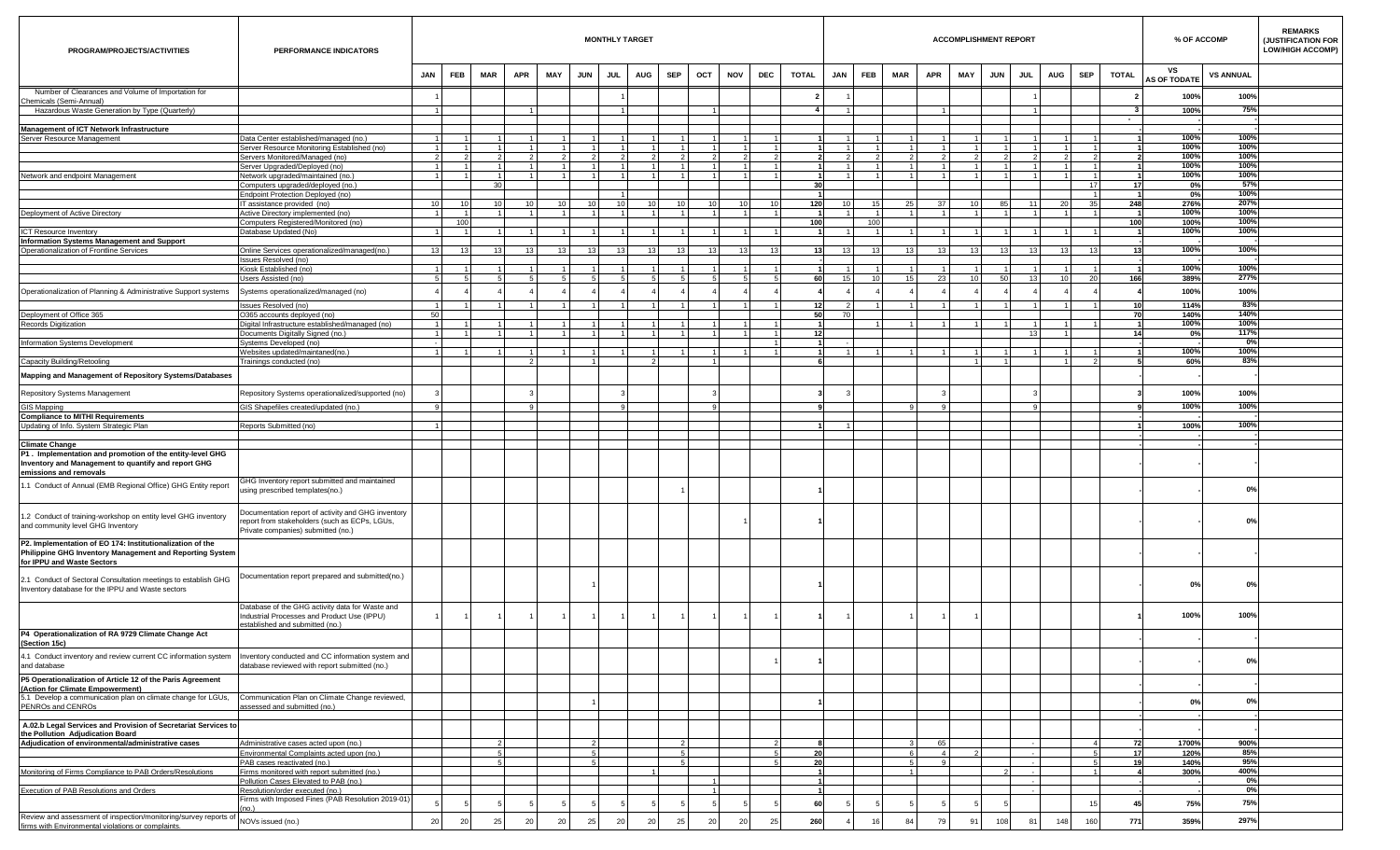| PROGRAM/PROJECTS/ACTIVITIES                                                                                                                                                                                                                                                                                                                                                                                                                                                  | PERFORMANCE INDICATORS                                                             |                 |                 |            |            |                      |                      | <b>MONTHLY TARGET</b> |            |                 |     |                 |     |                |                |                        |                |                 | <b>ACCOMPLISHMENT REPORT</b> |              |              |            |             |                 | % OF ACCOMP               |                  | <b>REMARKS</b><br>(JUSTIFICATION FOR<br><b>LOW/HIGH ACCOMP)</b> |
|------------------------------------------------------------------------------------------------------------------------------------------------------------------------------------------------------------------------------------------------------------------------------------------------------------------------------------------------------------------------------------------------------------------------------------------------------------------------------|------------------------------------------------------------------------------------|-----------------|-----------------|------------|------------|----------------------|----------------------|-----------------------|------------|-----------------|-----|-----------------|-----|----------------|----------------|------------------------|----------------|-----------------|------------------------------|--------------|--------------|------------|-------------|-----------------|---------------------------|------------------|-----------------------------------------------------------------|
|                                                                                                                                                                                                                                                                                                                                                                                                                                                                              |                                                                                    | <b>JAN</b>      | FEB             | <b>MAR</b> | <b>APR</b> | MAY                  | <b>JUN</b>           | <b>JUL</b>            | <b>AUG</b> | <b>SEP</b>      | OCT | <b>NOV</b>      | DEC | <b>TOTAL</b>   | <b>JAN</b>     | FEB                    | <b>MAR</b>     | <b>APR</b>      | MAY                          | <b>JUN</b>   | <b>JUL</b>   | AUG        | <b>SEP</b>  | <b>TOTAL</b>    | vs<br><b>AS OF TODATE</b> | <b>VS ANNUAL</b> |                                                                 |
| - RA 8749                                                                                                                                                                                                                                                                                                                                                                                                                                                                    |                                                                                    | 5               | -5              |            |            | -5                   | -5                   | -51                   |            | 5 <sup>1</sup>  | -5  | 5 <sub>1</sub>  |     | 60             | $\overline{1}$ |                        | 12             | 13 <sup>1</sup> | 12 <sub>1</sub>              | 23           | $\mathbf{q}$ | 18         | 37 I        | 126             | 223%                      | 210%             |                                                                 |
| - RA 9275<br>-PD 1586                                                                                                                                                                                                                                                                                                                                                                                                                                                        |                                                                                    | 5 <sup>1</sup>  |                 |            |            |                      |                      |                       |            |                 |     |                 |     | 60<br>60       |                | 5                      | 23<br>17       | 21<br>28        | 29<br>22                     | 21<br>20     | 28           | 24<br>69   | 28<br>49    | 158<br>243      | 325%<br>485%              | 263%<br>405%     |                                                                 |
| -RA 6969                                                                                                                                                                                                                                                                                                                                                                                                                                                                     |                                                                                    | -5              |                 | 10         |            |                      | 10                   |                       |            | 10 <sup>1</sup> |     |                 | 10  | 80             |                | $\mathcal{P}$          | 32             | 17 <sup>1</sup> | 28                           | 44           | 38           | 37         | 46          | 244             | 396%                      | 305%             |                                                                 |
| - Toxic Chem                                                                                                                                                                                                                                                                                                                                                                                                                                                                 |                                                                                    |                 |                 |            |            |                      |                      |                       |            |                 |     |                 |     | 20             |                |                        |                |                 |                              |              |              |            |             |                 | 50%                       | 25%              |                                                                 |
| - Haz                                                                                                                                                                                                                                                                                                                                                                                                                                                                        |                                                                                    | $\sqrt{2}$      |                 |            |            |                      |                      |                       |            |                 |     |                 |     | 60             |                | $\overline{2}$         |                | 17 <sup>1</sup> | 28                           | 43           | 37           |            | 46          | 239             | 483%                      | 398%             |                                                                 |
| - RA 9003<br><b>Issuance of Resolutions/orders</b>                                                                                                                                                                                                                                                                                                                                                                                                                           | Resolution/order issued (no.)                                                      | 5 <sup>1</sup>  |                 |            |            |                      |                      |                       |            |                 |     |                 |     | -60            |                | 10 <sup>1</sup>        |                | 5               |                              |              |              |            | - 20        | 45              | 63%                       | 75%              |                                                                 |
|                                                                                                                                                                                                                                                                                                                                                                                                                                                                              |                                                                                    |                 |                 |            |            |                      |                      |                       |            |                 |     |                 |     |                |                |                        |                |                 |                              |              |              |            |             |                 |                           |                  |                                                                 |
| <b>A.03 OPERATIONS</b>                                                                                                                                                                                                                                                                                                                                                                                                                                                       |                                                                                    |                 |                 |            |            |                      |                      |                       |            |                 |     |                 |     |                |                |                        |                |                 |                              |              |              |            |             |                 |                           |                  |                                                                 |
| A.03.a Environmental Assessment & Protection Program                                                                                                                                                                                                                                                                                                                                                                                                                         |                                                                                    |                 |                 |            |            |                      |                      |                       |            |                 |     |                 |     |                |                |                        |                |                 |                              |              |              |            |             |                 |                           |                  |                                                                 |
| A.03.a1 Environmental Pollution Research                                                                                                                                                                                                                                                                                                                                                                                                                                     |                                                                                    |                 |                 |            |            |                      |                      |                       |            |                 |     |                 |     |                |                |                        |                |                 |                              |              |              |            |             |                 |                           |                  |                                                                 |
| Implementation of the Environmental Laboratory                                                                                                                                                                                                                                                                                                                                                                                                                               |                                                                                    |                 |                 |            |            |                      |                      |                       |            |                 |     |                 |     |                |                |                        |                |                 |                              |              |              |            |             |                 |                           |                  |                                                                 |
| Recognition(ELR)Scheme<br>-Laboratory Assessment (Level 2) and Monitoring & Re-                                                                                                                                                                                                                                                                                                                                                                                              |                                                                                    |                 |                 |            |            |                      |                      |                       |            |                 |     |                 |     |                |                |                        |                |                 |                              |              |              |            |             |                 |                           |                  |                                                                 |
| Assessment of Lab. (M/R)                                                                                                                                                                                                                                                                                                                                                                                                                                                     | Laboratory assessed/monitored (no.)                                                |                 | $\overline{2}$  |            |            |                      |                      |                       |            |                 |     |                 |     |                |                |                        |                |                 |                              |              |              |            |             |                 | 100%                      | 100%             |                                                                 |
| -Cross audit of EMB Labs                                                                                                                                                                                                                                                                                                                                                                                                                                                     | Report prepared (no.)                                                              |                 |                 |            |            |                      |                      |                       |            |                 |     |                 |     |                |                |                        |                |                 |                              |              |              |            |             |                 |                           | 0%               |                                                                 |
| -Promotion of ELR Scheme<br>Analysis of Samples                                                                                                                                                                                                                                                                                                                                                                                                                              | ELR awareness seminar conducted (no)<br>Samples analyzed (no.)                     | 125             | 125             | 125        | 125        | 125                  | 125                  | 125                   | 125        | 125             | 125 | 125             | 125 | 1,500          | 111            |                        | 400            | 171             | 218                          | 238          | 146          | 284        | 237         | 1,805           | 0%<br>157%                | 0%<br>120%       |                                                                 |
|                                                                                                                                                                                                                                                                                                                                                                                                                                                                              |                                                                                    | 500             | 500             | 500        | 500        | 500                  | 500                  | 500                   | 500        | 500             | 500 | 500             | 500 | 6,000          | 552            |                        | 2,291          | 789             | 1,256                        | 1,319        | 760          | 1,629      | 1,425       | 10,021          | 215%                      | 167%             |                                                                 |
|                                                                                                                                                                                                                                                                                                                                                                                                                                                                              | Results of samples determinations reported (no.)                                   |                 |                 |            |            |                      |                      |                       |            |                 |     |                 |     |                |                |                        |                |                 |                              |              |              |            |             |                 |                           |                  |                                                                 |
| Establishment of analytical capability required for environmental<br>quality and compliance monitoring of the region                                                                                                                                                                                                                                                                                                                                                         | Parameters/analytical methods established (no.)                                    |                 |                 |            |            |                      |                      |                       |            |                 |     |                 |     |                |                |                        |                |                 |                              |              |              |            |             |                 |                           | 0%               |                                                                 |
|                                                                                                                                                                                                                                                                                                                                                                                                                                                                              | Capacity enhanced (%)                                                              |                 |                 |            |            |                      |                      |                       |            |                 |     |                 |     |                |                |                        |                |                 |                              |              |              |            |             |                 |                           |                  |                                                                 |
| Preparation of Laboratory Management System (LMS) documents                                                                                                                                                                                                                                                                                                                                                                                                                  | LMS documents prepared (no.)                                                       |                 |                 |            |            |                      |                      |                       |            |                 |     |                 |     |                |                |                        |                |                 |                              |              |              |            |             |                 |                           | 0%               |                                                                 |
| Calibration/Maintenance of Laboratory equipment<br>Attendance/Participation to Training/Workshop/Proficiency Testing                                                                                                                                                                                                                                                                                                                                                         | Lab equipment calibrated/maintained (no.)                                          |                 |                 |            |            |                      |                      |                       |            |                 | 39  |                 |     | 40             |                |                        |                |                 |                              |              |              |            |             |                 | 0%                        | 0%               |                                                                 |
| Exercises                                                                                                                                                                                                                                                                                                                                                                                                                                                                    |                                                                                    |                 |                 |            |            |                      |                      |                       |            |                 |     |                 |     |                |                |                        |                |                 |                              |              |              |            |             |                 |                           |                  |                                                                 |
| - Proficiency testing exercise<br>- Attendance to virtual trainings/ seminars organized by EMB                                                                                                                                                                                                                                                                                                                                                                               | parameters testing exercises participated (no.)                                    |                 |                 |            |            |                      |                      |                       |            |                 |     |                 |     |                |                |                        |                |                 |                              |              |              |            |             |                 |                           | 0%               |                                                                 |
| Central Office                                                                                                                                                                                                                                                                                                                                                                                                                                                               | staff trained (no.)                                                                |                 |                 |            |            |                      |                      |                       |            |                 |     |                 |     |                |                |                        |                |                 |                              |              |              |            |             |                 | 200%                      | 200%             |                                                                 |
|                                                                                                                                                                                                                                                                                                                                                                                                                                                                              |                                                                                    |                 |                 |            |            |                      |                      |                       |            |                 |     |                 |     |                |                |                        |                |                 |                              |              |              |            |             |                 |                           |                  |                                                                 |
| A.03.a2 Environmental Education and Partnership Building                                                                                                                                                                                                                                                                                                                                                                                                                     |                                                                                    |                 |                 |            |            |                      |                      |                       |            |                 |     |                 |     |                |                |                        |                |                 |                              |              |              |            |             |                 |                           |                  |                                                                 |
| Phased Implementation of the National Environmental Education<br>Action Plan                                                                                                                                                                                                                                                                                                                                                                                                 |                                                                                    |                 |                 |            |            |                      |                      |                       |            |                 |     |                 |     |                |                |                        |                |                 |                              |              |              |            |             |                 |                           |                  |                                                                 |
| 1. Environmental Education in the Non-formal Sector                                                                                                                                                                                                                                                                                                                                                                                                                          | Multi-stakeholder Events conducted with reports<br>submitted (no.)                 |                 |                 |            |            |                      |                      |                       |            |                 |     |                 |     | 11             |                |                        |                |                 |                              |              |              |            |             |                 | 150%                      | 82%              |                                                                 |
| -Conduct of special events for the national environmental<br>celebrations (Zero Waste Month/World Water Day/Philippine<br>Water Week, Earth Day/Earth Month, World Environment<br>Day/Environment Month, National Clean Up Month, International<br>Day for the Preservation of the Ozone Layer, World Environmental<br>Health Day, International Lead Poisoning Prevention Week, Clean<br>Air Month, Climate Change Consciousness Week, Environmental<br>Awareness<br>Month) |                                                                                    |                 |                 |            |            |                      |                      |                       |            |                 |     |                 |     | 11             |                |                        |                |                 |                              |              |              |            |             |                 | 150%                      | 82%              |                                                                 |
| - Production and dissemination of localized IEC Materials                                                                                                                                                                                                                                                                                                                                                                                                                    | IEC materials developed (no.)                                                      | 208             |                 | 208        | 208        | 208                  | 208                  | 208                   | 208        | 208             | 208 | 208             | 208 |                |                |                        | 625            |                 | 496                          |              |              |            |             | 4,603           | 261%                      | 133%<br>184%     |                                                                 |
|                                                                                                                                                                                                                                                                                                                                                                                                                                                                              | Copies produced (no.)<br>Copies disseminated (no.)                                 | 208             | 208<br>208      | 208        | 208        | 208                  | 208                  | 208                   | 208        | 208             | 208 | 208             | 208 | 2,500<br>2,500 |                |                        | 625            | 328             | 168                          | 3,229<br>551 | 100          |            | 253<br>153  | 1,925           | 106%                      | 77%              |                                                                 |
| 2. Networking, Collaboration and Communication                                                                                                                                                                                                                                                                                                                                                                                                                               |                                                                                    |                 |                 |            |            |                      |                      |                       |            |                 |     |                 |     |                |                |                        |                |                 |                              |              |              |            |             |                 |                           |                  |                                                                 |
| - Youth involvement in Environmental Protection                                                                                                                                                                                                                                                                                                                                                                                                                              | Youth activities conducted (no.)                                                   |                 |                 |            |            |                      |                      |                       | 16         |                 |     |                 |     | 16             |                |                        |                |                 |                              |              |              |            |             | 10 <sup>1</sup> | 200%<br>31%               | 100%<br>63%      |                                                                 |
| -Conduct of radio/TV programs/guestings/podcast<br>-Submission of photo releases to EMB Central Office for EMB                                                                                                                                                                                                                                                                                                                                                               | Radio/TV guestings/podcast conducted (no.)<br>Photo releases submitted (no.)       |                 |                 |            |            |                      |                      |                       |            |                 |     |                 |     |                |                |                        |                |                 |                              |              |              |            |             |                 | 167%                      | 128%             |                                                                 |
| Website<br>-Updating and Maintenance of Regional Facebook Page                                                                                                                                                                                                                                                                                                                                                                                                               | Regional Facebook page maintained/updated (no.)                                    | 10 <sup>1</sup> | 10              | 10         | 10         | 10                   | 10                   | 10                    | 10         | 10              | 10  | 10              | 10  | 120            | 19             | 25                     | 33             | 10              | 20                           | 35           | 10           | 12         | 32          | 196             | 205%                      | 163%             |                                                                 |
| 3. Preparation of Annual Regional State of Brown Environment 2020 Regional State of Brown Environment Report                                                                                                                                                                                                                                                                                                                                                                 |                                                                                    |                 |                 |            |            |                      |                      |                       |            |                 |     |                 |     |                |                |                        |                |                 |                              |              |              |            |             |                 | 0%                        | 100%             |                                                                 |
| Report<br>4. Conduct of communication evaluation of IEC intervention                                                                                                                                                                                                                                                                                                                                                                                                         | prepared and submitted (no.)<br>Accomplished survey forms submitted with statiscal |                 |                 |            |            |                      | 200                  |                       |            |                 |     |                 |     | 200            |                |                        |                |                 |                              | 265          |              |            |             | 265             | 133%                      | 133%             |                                                                 |
| 5. Updating of EMB Regional website                                                                                                                                                                                                                                                                                                                                                                                                                                          | abulation (no.)<br>Website content/links maintained/updated                        | 10 <sup>1</sup> | 10 <sup>1</sup> |            |            | 10                   | $10^{-1}$            | 10 <sup>1</sup>       | 10         | 10 <sup>1</sup> | 10  | 10 <sup>1</sup> |     | 120            | 10             | 10 <sup>1</sup>        | 10             | 10              | 12                           | 12           |              |            |             | 90              | 100%                      | 75%              |                                                                 |
|                                                                                                                                                                                                                                                                                                                                                                                                                                                                              |                                                                                    |                 |                 |            |            |                      |                      |                       |            |                 |     |                 |     |                |                |                        |                |                 |                              |              |              |            |             |                 |                           | 100%             |                                                                 |
| 6. Conduct of webinar on Environmental Laws for DENR Offices                                                                                                                                                                                                                                                                                                                                                                                                                 | Webinar conducted (no.)                                                            |                 |                 |            |            |                      |                      |                       |            |                 |     |                 |     |                |                |                        |                |                 |                              |              |              |            |             |                 | 150%                      |                  |                                                                 |
| 7. Gathering of IEC data for EMB environmental statistics<br>8.EMB Regional Champions on Environmental Management                                                                                                                                                                                                                                                                                                                                                            | Report submitted (no.)                                                             |                 |                 |            |            |                      |                      |                       |            |                 |     |                 |     |                |                |                        |                |                 |                              |              |              |            |             |                 | 67%                       | 75%              |                                                                 |
| (Game Changer Communities Award)                                                                                                                                                                                                                                                                                                                                                                                                                                             | Regional nominees submitted (no.)                                                  |                 |                 |            |            |                      |                      |                       |            |                 |     |                 |     |                |                |                        |                |                 |                              |              |              |            |             |                 | 67%                       | 67%              |                                                                 |
| A.03.a3 Environmental Impact Assessment                                                                                                                                                                                                                                                                                                                                                                                                                                      |                                                                                    |                 |                 |            |            |                      |                      |                       |            |                 |     |                 |     |                |                |                        |                |                 |                              |              |              |            |             |                 |                           |                  |                                                                 |
| <b>CLEARANCE AND PERMITTING</b>                                                                                                                                                                                                                                                                                                                                                                                                                                              |                                                                                    |                 |                 |            |            |                      |                      |                       |            |                 |     |                 |     |                |                |                        |                |                 |                              |              |              |            |             |                 |                           |                  |                                                                 |
| <b>Issuance of ECC</b><br>Issuance of CNC - Category C & prior to 1982                                                                                                                                                                                                                                                                                                                                                                                                       | ECC issued (no.)<br>CNC issued (no.)                                               | 22              | 22              |            |            | 23<br>$\overline{4}$ | 23<br>$\overline{a}$ | $\overline{a}$        |            | 22              | 22  |                 | -22 | 269<br>40      | 32<br>200      | 27 <sup>1</sup><br>150 | 120            | 20<br>217       | 100                          | - 41<br>75   | 24<br>280    | -40<br>437 | - 23<br>195 | 272<br>1,774    | 138%<br>5639%             | 101%<br>4435%    |                                                                 |
|                                                                                                                                                                                                                                                                                                                                                                                                                                                                              | Projects surveyed with site inspection reports                                     | 10              | 10              |            | 11         | 11                   |                      |                       | 10         | 10 <sup>1</sup> | 10  |                 |     | 124            |                |                        | 1 <sup>F</sup> |                 | 39                           | 68           | 30           |            | 35          | 190             | 185%                      | 153%             |                                                                 |
| Identification/Survey of projects operating without ECC<br>Validation of issued ECC (cleansing)                                                                                                                                                                                                                                                                                                                                                                              | submitted (no.)                                                                    | $\mathcal{P}$   | $\mathcal{P}$   |            |            |                      |                      |                       |            |                 |     |                 |     |                |                |                        |                |                 |                              |              |              |            |             |                 |                           |                  |                                                                 |
| Validation of CNC (Both Category C and Category D)                                                                                                                                                                                                                                                                                                                                                                                                                           | ECC cancelled (no.)<br>CNC validated with report submitted (no.)                   | 2               |                 |            |            |                      |                      |                       |            |                 |     |                 |     | 30             |                |                        |                |                 | 40 <sup>°</sup>              | 122          |              |            | 234         | 437             | 5%<br>967%                | 3%<br>1457%      |                                                                 |
|                                                                                                                                                                                                                                                                                                                                                                                                                                                                              | CNC cancelled (no.)                                                                | $\mathcal{P}$   | $\mathcal{P}$   |            |            |                      |                      |                       |            |                 |     |                 |     |                |                |                        |                |                 |                              | 17           |              |            |             | 17              | 81%                       | 57%              |                                                                 |
| <b>MONITORING AND ENFORCEMENT</b>                                                                                                                                                                                                                                                                                                                                                                                                                                            |                                                                                    |                 |                 |            |            |                      |                      |                       |            |                 |     |                 |     |                |                |                        |                |                 |                              |              |              |            |             |                 |                           |                  |                                                                 |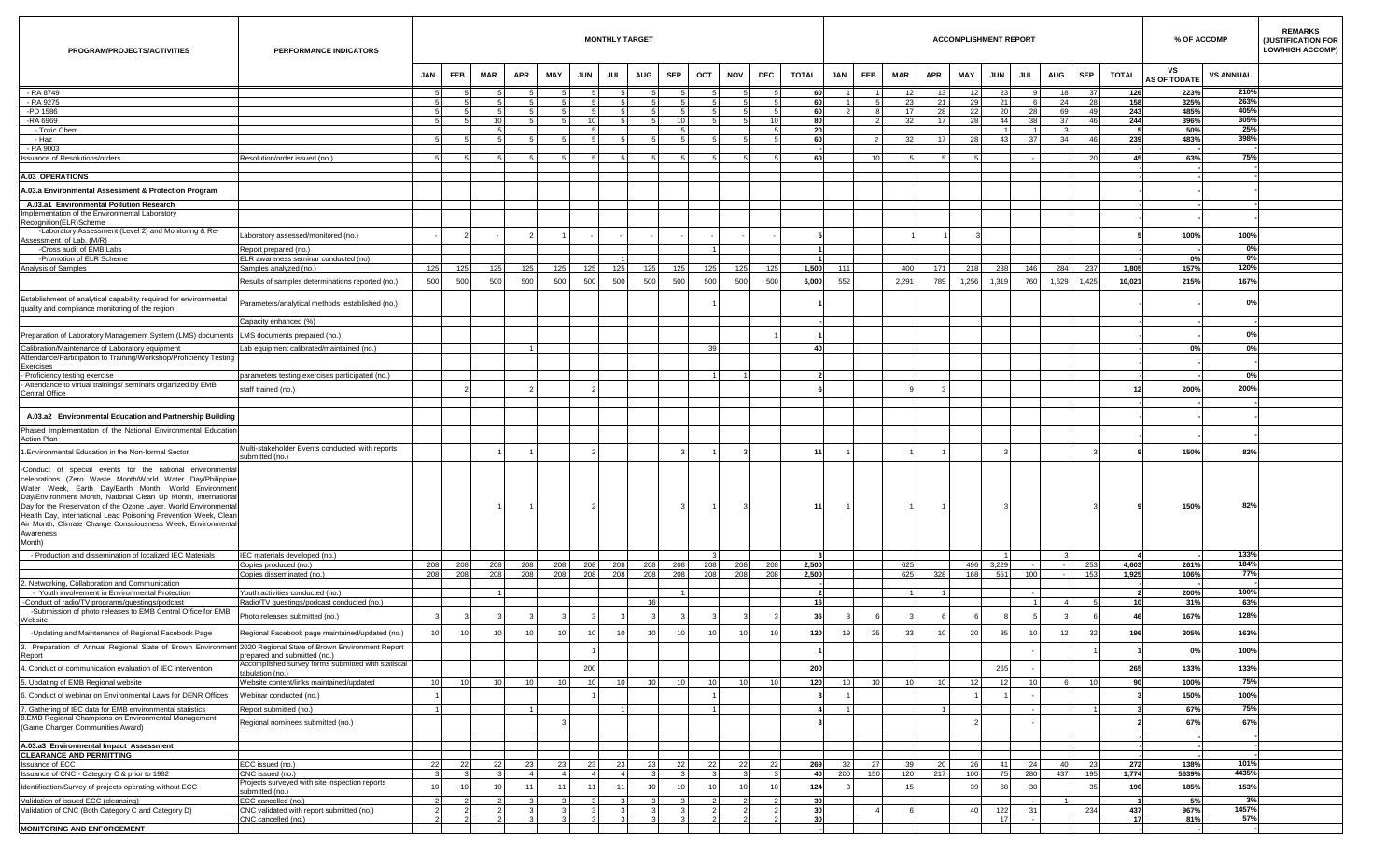| PROGRAM/PROJECTS/ACTIVITIES                                                                                                       | PERFORMANCE INDICATORS                                                                                                           |                       |            |            |              |                 |            | <b>MONTHLY TARGET</b> |                       |             |          |                |            |              |            |                 |                 |                 | <b>ACCOMPLISHMENT REPORT</b> |                 |            |            |            |              | % OF ACCOMP               |                  | <b>REMARKS</b><br>(JUSTIFICATION FOR<br><b>LOW/HIGH ACCOMP)</b> |
|-----------------------------------------------------------------------------------------------------------------------------------|----------------------------------------------------------------------------------------------------------------------------------|-----------------------|------------|------------|--------------|-----------------|------------|-----------------------|-----------------------|-------------|----------|----------------|------------|--------------|------------|-----------------|-----------------|-----------------|------------------------------|-----------------|------------|------------|------------|--------------|---------------------------|------------------|-----------------------------------------------------------------|
|                                                                                                                                   |                                                                                                                                  | <b>JAN</b>            | <b>FEB</b> | <b>MAR</b> | <b>APR</b>   | MAY             | <b>JUN</b> | <b>JUL</b>            | <b>AUG</b>            | <b>SEP</b>  | OCT      | <b>NOV</b>     | <b>DEC</b> | <b>TOTAL</b> | <b>JAN</b> | <b>FEB</b>      | MAR             | <b>APR</b>      | MAY                          | <b>JUN</b>      | <b>JUL</b> | <b>AUG</b> | <b>SEP</b> | <b>TOTAL</b> | VS<br><b>AS OF TODATE</b> | <b>VS ANNUAL</b> |                                                                 |
| Monitoring of Projects in compliance with ECC conditions and<br>EMP (ECPs)                                                        | ECPs monitored with reports submitted (no.)                                                                                      |                       |            |            |              |                 |            |                       |                       |             |          |                |            | 14           |            |                 |                 |                 |                              |                 |            |            |            |              | 110%                      | 86%              |                                                                 |
|                                                                                                                                   | - Fund 101                                                                                                                       |                       |            |            |              |                 |            |                       |                       |             |          |                |            | 14           |            |                 |                 |                 |                              |                 |            |            |            | 12           | 110%                      | 86%              |                                                                 |
|                                                                                                                                   | - ERF<br>ECPs validated/investigated with report submitted                                                                       |                       |            |            |              |                 |            |                       |                       |             |          |                |            |              |            |                 |                 |                 |                              |                 |            |            |            |              |                           |                  |                                                                 |
| Site Validation/Investigations of ECPs                                                                                            |                                                                                                                                  |                       |            |            |              |                 |            |                       |                       |             |          |                |            |              |            |                 |                 |                 |                              |                 |            |            |            |              | 133%                      | 150%             |                                                                 |
| Site Monitoring of Projects in compliance with ECC conditions and Non-ECPs monitored with compliance evaluation<br>EMP (Non-ECPs) | reports (CER) submitted (no.)                                                                                                    | 16                    | 16         |            | 17           | 17              | 17         | 18                    | 17                    | -17         | 16       |                | 16         | 200          |            |                 |                 |                 |                              |                 |            |            | 106        | 106          | 0%                        | 53%              |                                                                 |
|                                                                                                                                   | - Fund 101<br><b>ERF</b>                                                                                                         | 16                    | 16         | 17         | 17           | 17 <sup>1</sup> | 17         | 18                    | 17                    |             |          |                | 16         | 200          |            |                 |                 |                 |                              |                 |            |            | 106        | 106          | 0%                        | 53%              |                                                                 |
| Table Monitoring of Project per CMR received through online<br>system (Non-ECPs)                                                  | Non-ECPs monitored with CER submitted (no.)                                                                                      | 45                    | 44         |            | $\mathbf{A}$ | 45              | $\Delta$   |                       | 44                    |             | 45       |                | 45         | 539          |            | 40              |                 | 24              | 25                           | 25              | 37         | 138        | 16         | 323          | 86%                       | 60%              |                                                                 |
|                                                                                                                                   | - Fund 101                                                                                                                       | 45 <sup>1</sup>       | 44         | 45         | - 45         | 45              | 46         | 45                    | 44                    | 45          | 45       | 45             | 45         | 539          | 15         | 40              |                 | 24              | 25 <sup>1</sup>              | 25              | 37         | 138        | 16         | 323          | 86%                       | 60%              |                                                                 |
| <b>SUPPORT ACTIVITIES</b>                                                                                                         | $-ERF$                                                                                                                           |                       |            |            |              |                 |            |                       |                       |             |          |                |            |              |            |                 |                 |                 |                              |                 |            |            |            |              |                           |                  |                                                                 |
| Conduct of Programmatic EIA/SEA per river channels in                                                                             | Programmatic EIA/SEA report (no.)                                                                                                |                       |            |            |              |                 |            |                       |                       |             |          |                |            |              |            |                 |                 |                 |                              |                 |            |            |            |              |                           | 0%               |                                                                 |
| coordination with MGB, DPWH and Provincial Government                                                                             | Stakeholders trained (no.)                                                                                                       |                       | 50         |            |              |                 |            |                       | -50                   |             |          |                |            | 100          |            |                 |                 |                 | 50                           |                 |            |            |            |              | 50%                       | 50%              |                                                                 |
| Orientation on EIA Stakeholders<br>Updating of EIA database                                                                       | EIA-IS database updated (no.)                                                                                                    |                       |            |            |              |                 |            |                       |                       |             |          |                |            |              |            |                 |                 |                 | $\overline{1}$               |                 |            |            |            |              | 100%                      | 100%             |                                                                 |
| Act as Resource Persons (RPs) in MMTs                                                                                             | MMT meetings participated as RP with report                                                                                      |                       |            |            |              |                 |            |                       |                       |             |          |                |            |              |            |                 |                 |                 |                              |                 |            |            |            |              |                           | 0%               |                                                                 |
| Preparation of EIA Annual Report                                                                                                  | ubmitted (no.)<br>Annual Report prepared and submitted (no.)                                                                     |                       |            |            |              |                 |            |                       |                       |             |          |                |            |              |            |                 |                 |                 |                              |                 |            |            |            |              | 100%                      | 100%             |                                                                 |
| <b>Support to EIA IEC Activities</b>                                                                                              | Support Provided to EIA IEC Activities (no.)                                                                                     |                       |            |            |              |                 |            |                       |                       |             |          |                |            |              |            |                 |                 |                 |                              |                 |            |            |            |              | 0%                        |                  |                                                                 |
| A.03.b Environmental Regulations and Pollution Control                                                                            |                                                                                                                                  |                       |            |            |              |                 |            |                       |                       |             |          |                |            |              |            |                 |                 |                 |                              |                 |            |            |            |              |                           |                  |                                                                 |
| A.03.b1 Implementation of Clean Air Regulations                                                                                   |                                                                                                                                  |                       |            |            |              |                 |            |                       |                       |             |          |                |            |              |            |                 |                 |                 |                              |                 |            |            |            |              |                           |                  |                                                                 |
| Clean Air Program                                                                                                                 |                                                                                                                                  |                       |            |            |              |                 |            |                       |                       |             |          |                |            |              |            |                 |                 |                 |                              |                 |            |            |            |              |                           |                  |                                                                 |
| <b>CLEARANCE AND PERMITTING</b><br>Issuance of Permit to Operate                                                                  | Permit To Operate Issued (no.)                                                                                                   | 56                    | 57         | 57         | 60           | 60              | 60         | ഹ                     | 60                    | 6ſ          | 57       |                | 57         | 701          |            | 48              | 44              | 56              | 37 <sup>1</sup>              | 70              | 37         | 41         | 32         | 373          | 73%                       | 53%              |                                                                 |
|                                                                                                                                   | -New                                                                                                                             | 11                    | 12         | 12         | 12           | 12              | 12         | 12                    | 12                    |             | 12       |                | 12         | 143          |            | 27              | 22              | 23              | 13                           | 22              | 15         | 13         | 12         | 152          | 147%                      | 106%             |                                                                 |
| Updating of Industrial Database                                                                                                   | -Renewal<br>Database updated (no)                                                                                                | 45                    | 45         | 45         | 48           | 48              | 48         | 48                    | 48                    | 48          | 45       | 4 <sup>t</sup> | 45         | 558          |            | 21              | 22              | 33              | 24<br>$\overline{1}$         | 48              | 22         | 28         | 20         | 221          | 54%<br>100%               | 40%<br>100%      |                                                                 |
| <b>MONITORING AND ENFORCEMENT</b>                                                                                                 |                                                                                                                                  |                       |            |            |              |                 |            |                       |                       |             |          |                |            |              |            |                 |                 |                 |                              |                 |            |            |            |              |                           |                  |                                                                 |
| Ambient Air Quality Monitoring                                                                                                    | Air Quality Assessment Report submitted (no.)                                                                                    |                       |            |            |              |                 |            |                       |                       |             |          |                |            |              |            |                 |                 |                 |                              |                 |            |            |            |              | 100%                      | 80%              |                                                                 |
|                                                                                                                                   | -quarterly                                                                                                                       | $\mathbf{1}$          |            |            |              |                 |            |                       |                       |             |          |                |            |              |            |                 |                 |                 |                              |                 |            |            |            |              | 100%                      | 75%              |                                                                 |
|                                                                                                                                   | -annual<br>Air Quality Sampling Station Operated and<br>Maintained (automatic and/or manual) with report                         |                       |            |            |              |                 |            |                       |                       |             |          |                |            |              |            |                 |                 |                 |                              |                 |            |            |            |              | 100%<br>100%              | 100%<br>100%     |                                                                 |
|                                                                                                                                   | ubmitted (no.)<br>Air Quality Sampling Station Upgraded (automatic                                                               |                       |            |            |              |                 |            |                       |                       |             |          |                |            |              |            |                 |                 |                 |                              |                 |            |            |            |              |                           | 0%               |                                                                 |
|                                                                                                                                   | and/or manual) with report submitted (no.)                                                                                       |                       |            |            |              |                 |            |                       |                       |             |          |                |            |              |            |                 |                 |                 |                              |                 |            |            |            |              |                           |                  |                                                                 |
|                                                                                                                                   | AQM Equipment Calibrated with certificate (no.)<br>-TSP                                                                          |                       |            |            |              |                 |            |                       |                       |             |          |                |            |              |            |                 |                 |                 |                              |                 |            |            |            |              |                           | $0\%$<br>0%      |                                                                 |
|                                                                                                                                   | -PM10 (manual)                                                                                                                   |                       |            |            |              |                 |            |                       |                       |             |          |                |            |              |            |                 |                 |                 |                              |                 |            |            |            |              |                           | 0%               |                                                                 |
|                                                                                                                                   | -PM10/2.5 (automatic/manual)                                                                                                     |                       |            |            |              |                 |            |                       |                       |             |          |                |            |              |            |                 |                 |                 |                              |                 |            |            |            |              |                           | 0%               |                                                                 |
| Operationalization of Airshed                                                                                                     | -Gaseous Parameters (automatic/manual)<br>Airshed action plan updated and implemented with                                       |                       |            |            |              |                 |            |                       |                       |             |          |                |            |              |            |                 |                 |                 |                              |                 |            |            |            |              | 100%                      | 100%             |                                                                 |
| Updating of Emission Inventory<br>(Stationary, Mobile and Areas Sources with Percentage (%)                                       | report submitted (no.)                                                                                                           |                       |            |            |              |                 |            |                       |                       |             |          |                |            |              |            |                 |                 |                 |                              |                 |            |            |            |              | 100%                      | 100%             |                                                                 |
| Coverage of Total Universe per LGUs and GIS Spatial<br>Distribution)                                                              | Regional Emission Inventory Updated (no.)                                                                                        |                       |            |            |              |                 |            |                       |                       |             |          |                |            |              |            |                 |                 |                 |                              |                 |            |            |            |              |                           |                  |                                                                 |
| Pre-Designation of Attainment/non-attainment areas                                                                                | Pre-designation of Attainment/Non-Attainment Areas<br>endorsed (no.                                                              |                       |            |            |              |                 |            |                       |                       |             |          |                |            |              |            |                 |                 |                 |                              |                 |            |            |            |              |                           | 0%               |                                                                 |
|                                                                                                                                   | Airshed Emission Inventory for Stationary , Mobile<br>and Areas Sources within the Airshed prepared with<br>port submitted (no.) |                       |            |            |              |                 |            |                       |                       |             |          |                |            |              |            |                 |                 |                 |                              |                 |            |            |            |              |                           | 0%               |                                                                 |
|                                                                                                                                   | Annual air quality monitoring data with 75% data<br>capture compiled, assessed and submitted                                     |                       |            |            |              |                 |            |                       |                       |             |          |                |            |              |            |                 |                 |                 |                              |                 |            |            |            |              | 100%                      | 100%             |                                                                 |
| Designation of Attainment/non-attainment Areas within the Airshed Airshed dispersion modelling conducted (no.)                    |                                                                                                                                  |                       |            |            |              |                 |            |                       |                       |             |          |                |            |              |            |                 |                 |                 |                              |                 |            |            |            |              |                           | 0%               |                                                                 |
| Policy/Progam/Project recommendation to GB                                                                                        | Policy/Program/Project formulated with approved<br>resolutions (no.)                                                             |                       |            |            |              |                 |            |                       |                       |             |          |                |            |              |            |                 |                 |                 |                              |                 |            |            |            |              |                           | 0%               |                                                                 |
| Identification of New Airshed                                                                                                     | Report prepared and submitted (no.)                                                                                              |                       |            |            |              |                 |            |                       |                       |             |          |                |            |              |            |                 |                 |                 |                              |                 |            |            |            |              |                           |                  |                                                                 |
| Assessment of Air Quality Management Fund (AQMF) utilization                                                                      | Quarterly physical and financial report submitted                                                                                |                       |            |            |              |                 |            |                       |                       |             |          |                |            |              |            |                 |                 |                 |                              |                 |            |            |            |              | 100%                      | 75%              |                                                                 |
|                                                                                                                                   | Annual Airshed Status Report Prepared and<br>submitted (no.)                                                                     |                       |            |            |              |                 |            |                       |                       |             |          |                |            |              |            |                 |                 |                 |                              |                 |            |            |            |              | 100%                      | 100%             |                                                                 |
| Industrial Compliance Monitoring                                                                                                  | Firms monitored with report submitted (no.)                                                                                      | 98                    | 98         | QR<br>30   | 99           | 99              | 99         | 99                    | 99                    | 99          | 98       | -Qr            |            | 1,076        | 13         | 40              | 140             | 29              | 35                           | 108             | 26         | 104        | 106        | 601          | 63%                       | 56%              |                                                                 |
|                                                                                                                                   | - no. of firms for site monitoring<br>- no. of firms for table monitoring                                                        | 39 <sup>1</sup><br>59 | 39<br>59   | 59         | 39<br>60     | 39<br>60        | 39<br>60   | 39<br>60              | 39 <sup>1</sup><br>60 | 39<br>60    | 39<br>59 |                |            | 425<br>651   | -13        | 40              | 140             | 29              | 35                           | 108             | -26        | 104        | 106        | 601          | 0%<br>104%                | 0%<br>92%        |                                                                 |
| Identification/survey of established firms/industries and<br>commercial establishments operating without permits                  | Firms surveyed with reports submitted (no)                                                                                       | 21                    | 21         |            | 21           | 21              | 21         | $\mathbf{2}^{\circ}$  | 21                    | $2^{\circ}$ | 21       | $\overline{2}$ |            | 231          |            |                 |                 | 115             | 53                           | 64              | 26         |            | 67         | 329          | 156%                      | 142%             |                                                                 |
| CEMS and Regulatory Monitoring (Stack Sampling)                                                                                   | No. of Firms Compliant to Standards with Report<br>Submitted (no.)                                                               |                       |            |            |              |                 |            |                       |                       |             |          |                |            | 20           |            |                 |                 |                 |                              |                 |            |            |            | 11           | 20%                       | 55%              |                                                                 |
| Evaluation and Approval of Test Plan                                                                                              | Test Plan Evaluated and Approved (no.)                                                                                           |                       |            |            |              |                 |            |                       |                       |             |          |                |            | 60           |            | 10 <sup>1</sup> | 10 <sup>1</sup> | 10 <sup>1</sup> | 10 <sup>1</sup>              | 10 <sup>1</sup> |            |            | 20         | 75           | 138%                      | 125%             |                                                                 |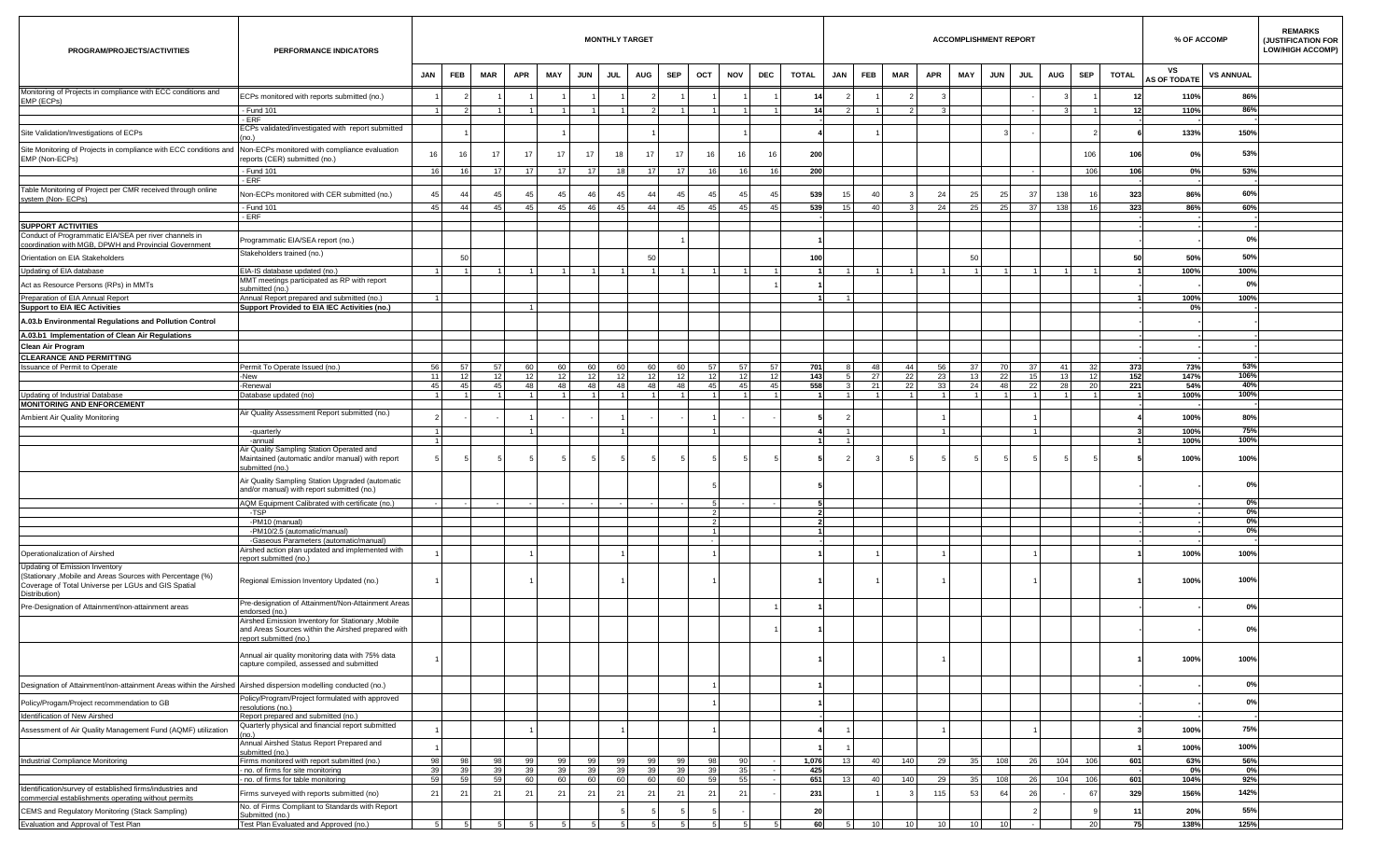| PROGRAM/PROJECTS/ACTIVITIES                                                                          | PERFORMANCE INDICATORS                                                                                                      |          |                      |          |                       |                       |                 | <b>MONTHLY TARGET</b> |            |                       |           |              |     |                 |              |            |            |                      |            |            | <b>ACCOMPLISHMENT REPORT</b>       |            |            |                |              |                           | % OF ACCOMP      | <b>REMARKS</b><br><b>(JUSTIFICATION FOR</b><br><b>LOW/HIGH ACCOMP)</b> |
|------------------------------------------------------------------------------------------------------|-----------------------------------------------------------------------------------------------------------------------------|----------|----------------------|----------|-----------------------|-----------------------|-----------------|-----------------------|------------|-----------------------|-----------|--------------|-----|-----------------|--------------|------------|------------|----------------------|------------|------------|------------------------------------|------------|------------|----------------|--------------|---------------------------|------------------|------------------------------------------------------------------------|
|                                                                                                      |                                                                                                                             | JAN      | <b>FEB</b>           | MAR      | <b>APR</b>            | MAY                   | <b>JUN</b>      | <b>JUL</b>            | <b>AUG</b> | <b>SEP</b>            |           | OCT          | NOV | <b>DEC</b>      | <b>TOTAL</b> | <b>JAN</b> | <b>FEB</b> | <b>MAR</b>           | <b>APR</b> | <b>MAY</b> | <b>JUN</b>                         | <b>JUL</b> | <b>AUG</b> | <b>SEP</b>     | <b>TOTAL</b> | vs<br><b>AS OF TODATE</b> | <b>VS ANNUAL</b> |                                                                        |
| RATA/RAA/CGA monitoring of firms with CEMS and COMS                                                  | List of Firms with CEMS and COMS monitored with<br>Conducted Audits (RATA/CGA) vs Universe of<br>Firms with CEMS/COMS (no.) |          |                      |          |                       |                       |                 |                       |            |                       |           |              |     |                 | 20           |            |            |                      |            |            |                                    |            |            |                |              | <b>0%</b>                 | 5%               |                                                                        |
|                                                                                                      | Firms with CEMS and COMS complied with online                                                                               |          |                      |          |                       |                       |                 |                       |            |                       |           |              |     |                 |              |            |            |                      |            |            |                                    |            |            |                |              | <b>0%</b>                 | 25%              |                                                                        |
| Monitoring of Private Emission Testing Centers (PETCs)                                               | submission based on DAO 2017-14 (no.)<br>PETCs Monitored with reports submitted (no.)                                       |          | $\mathbf{A}$         | -41      | $\mathbf{A}$          |                       |                 |                       |            |                       |           | $\mathbf{A}$ |     |                 | 42           |            | 10         | 16 <sup>1</sup>      |            |            |                                    |            |            |                | -37          | 100%                      | 88%              |                                                                        |
| <b>SUPPORT ACTIVITIES</b>                                                                            |                                                                                                                             |          |                      |          |                       |                       |                 |                       |            |                       |           |              |     |                 |              |            |            |                      |            |            |                                    |            |            |                |              |                           |                  |                                                                        |
| Updating of Air Quality Database                                                                     | Quarterly Database Updated and Data Management<br>with Report Submitted (no.)                                               |          |                      |          |                       |                       |                 |                       |            |                       |           |              |     |                 |              |            |            |                      |            |            |                                    |            |            |                |              | 100%                      | 100%             |                                                                        |
|                                                                                                      | Quarterly Database Updated and Data Management<br>rith Report Submitted (no.)                                               |          |                      |          |                       |                       |                 |                       |            |                       |           |              |     |                 |              |            |            |                      |            |            |                                    |            |            |                |              | 100%                      | 100%             |                                                                        |
| Capacity Building for Air Quality Monitoring                                                         | Capacity Building/Training conducted (no.)                                                                                  |          |                      |          |                       |                       |                 |                       |            |                       |           |              |     |                 |              |            |            |                      |            |            |                                    |            |            |                |              | 0%                        | 0%               |                                                                        |
| Preparation of the Regional Annual Air Quality Status Report                                         | Annual Regional Air Quality Status Report Prepared<br>and submitted (no.)                                                   |          |                      |          |                       |                       |                 |                       |            |                       |           |              |     |                 |              |            |            |                      |            |            |                                    |            |            |                |              | 100%                      | 100%             |                                                                        |
| <b>Support to Air IEC Activities</b>                                                                 | Support Provided to Air IEC Activities (no.)                                                                                |          |                      |          |                       |                       |                 |                       |            |                       |           |              |     |                 |              |            |            |                      |            |            |                                    |            |            |                |              | 0%                        |                  |                                                                        |
| A.03.b2 Implementation of Clean Water Regulations                                                    |                                                                                                                             |          |                      |          |                       |                       |                 |                       |            |                       |           |              |     |                 |              |            |            |                      |            |            |                                    |            |            |                |              |                           |                  |                                                                        |
| Clean Water program<br><b>CLEARANCE AND PERMITTING</b>                                               |                                                                                                                             |          |                      |          |                       |                       |                 |                       |            |                       |           |              |     |                 |              |            |            |                      |            |            |                                    |            |            |                |              |                           |                  |                                                                        |
| Issuance of Waste Water Discharge Permit                                                             | Waste Water Discharge Permit issued (no.)<br>regardless of volume)                                                          | 12       | 13                   | 13       | 13                    | 14 <sup>1</sup>       |                 | 14                    | 14         | 14                    | 13        | 13           | 13  | 12              | 158          | 21         | 34         | 35                   | 32         |            | 21<br>45                           | 38         | 26         | 1 <sup>c</sup> | 271          | 236%                      | 172%             |                                                                        |
|                                                                                                      | -New                                                                                                                        |          |                      |          |                       |                       |                 |                       |            |                       |           |              |     |                 | 58           | 18         | 22         | 23                   | 21         |            |                                    | 28<br>18   | 14         | 15             | 166          | 387%                      | 286%             |                                                                        |
|                                                                                                      | -Renewal                                                                                                                    |          |                      |          | $\mathbf{R}$          |                       |                 |                       |            |                       |           |              |     |                 | 100          |            | 12         | 12                   | 11         |            | 14<br>17                           | 20         |            |                | 105          | 149%                      | 105%             |                                                                        |
| PCO Accreditation                                                                                    | <b>PCO</b> Accredited (no.)                                                                                                 | 42       | 42                   | 42       | 42                    | 42<br>22              |                 | 42                    | 42         | 42<br>-22             | 42<br>22  | 42           | 40  | 40<br>-20       | 500          | 21         | 31<br>11   | 45                   | 40         |            | 25 <sub>1</sub><br>101<br>20<br>15 | 34<br>26   | 24         | 107            | 440          | 116%<br>151%              | 88%<br>127%      |                                                                        |
|                                                                                                      | -New (Include Category A & B)<br>-Renewal (Include Category A & B)                                                          | 22<br>20 | - 22<br>20           | 22<br>20 | 22<br><b>20</b>       | 20 <sub>1</sub>       |                 | 22<br>20              | 22<br>20   | 20                    | <b>20</b> | 22<br>20     |     | 20 <sup>1</sup> | 260<br>240   |            | 20         | 41<br>$\overline{a}$ | 129        |            | 10 <sup>1</sup>                    |            | 12         | 64<br>43       | 330<br>110   | 42%                       | 46%              |                                                                        |
|                                                                                                      | Submission of PCO updated database (no.)                                                                                    |          |                      |          |                       |                       |                 |                       |            |                       |           |              |     |                 | 12           |            |            |                      |            |            |                                    |            |            |                |              | 100%                      | 75%              |                                                                        |
| <b>MONITORING AND ENFORCEMENT</b>                                                                    |                                                                                                                             |          |                      |          |                       |                       |                 |                       |            |                       |           |              |     |                 |              |            |            |                      |            |            |                                    |            |            |                |              |                           |                  |                                                                        |
| Ambient Water Quality Monitoring                                                                     | Waterbodies monitored (no.)<br>- Priority waterbodies (no.)                                                                 |          |                      |          | $\mathbf{A}$          |                       |                 |                       |            |                       |           |              |     |                 |              |            |            |                      |            |            |                                    |            |            |                |              | 100%                      | 100%             |                                                                        |
|                                                                                                      | - Other Water bodies (no.)                                                                                                  |          |                      |          |                       |                       |                 |                       |            |                       |           |              |     |                 |              |            |            |                      |            |            |                                    |            |            |                |              | 100%                      | 100%             |                                                                        |
|                                                                                                      | Priority Recreational waters (no.)                                                                                          |          |                      |          |                       |                       |                 |                       |            |                       |           |              |     |                 |              |            |            |                      |            |            |                                    |            |            |                |              | 100%                      | 100%             |                                                                        |
|                                                                                                      | - Other Recreational waters (no.)<br>- Adopted esteros (no.) (outside WQMA)                                                 |          |                      |          |                       |                       |                 |                       |            |                       |           |              |     |                 |              |            | -3         |                      |            |            |                                    |            |            |                |              | 100%<br>100%              | 100%<br>100%     |                                                                        |
|                                                                                                      | Vater Quality Assessment Report submitted (no.)                                                                             |          |                      |          |                       |                       |                 |                       |            |                       |           |              |     |                 | 17           |            |            |                      |            |            |                                    |            |            |                |              | 100%                      | 76%              |                                                                        |
|                                                                                                      | -monthly assessment                                                                                                         |          |                      |          | 1 <sup>1</sup>        |                       |                 |                       |            |                       |           | $\sim$       |     |                 | 12           |            |            |                      |            |            |                                    |            |            |                |              | 100%                      | 75%              |                                                                        |
|                                                                                                      | -quarterly assessment<br>-annual assessment                                                                                 |          |                      |          | $\blacksquare$        |                       |                 |                       |            |                       |           |              |     |                 |              |            |            |                      |            |            |                                    |            |            |                |              | 100%<br>100%              | 75%<br>100%      |                                                                        |
| Classification/re-classification of Water Bodies                                                     | Water bodies endorsed for classification (no.)                                                                              |          |                      |          |                       |                       |                 |                       |            |                       |           |              |     |                 |              |            |            |                      |            |            |                                    |            |            |                |              |                           | 0%               |                                                                        |
|                                                                                                      | lassified Water bodies reviewed for re-<br>lassification (no.)                                                              |          |                      |          |                       |                       |                 |                       |            |                       |           |              |     |                 |              |            |            |                      |            |            |                                    |            |            |                |              |                           |                  |                                                                        |
| Designation/Delineation of Water Quality Management Areas                                            | WQMA endorsed for designation (no.)                                                                                         |          |                      |          |                       |                       |                 |                       |            |                       |           |              |     |                 |              |            |            |                      |            |            |                                    |            |            |                |              |                           |                  | 100% Panglao WQMA just deck                                            |
| Operationalization of Water Quality Management Areas                                                 | Implementation of WQMAs action plan monitored<br>with report submitted (no.)                                                |          |                      |          |                       |                       |                 |                       |            |                       |           |              |     |                 |              |            |            |                      |            |            |                                    |            |            |                |              | 100%                      | 100%             |                                                                        |
|                                                                                                      | GU assisted in the preparation of the Compliance<br>Scheme (no.)<br>mplementation of LGU Compliance scheme                  |          |                      |          |                       |                       |                 |                       |            |                       |           |              |     |                 |              |            |            |                      |            |            |                                    |            |            |                |              | 100%                      | 100%             |                                                                        |
|                                                                                                      | nonitored (no.)                                                                                                             |          |                      |          |                       |                       |                 |                       |            |                       |           |              |     |                 |              |            |            |                      |            |            |                                    |            |            |                |              | 100%                      | 100%             |                                                                        |
| Assessment of Pollution load (MC 2020-25)                                                            | Pollution load assessed (no.)                                                                                               |          |                      |          |                       |                       |                 |                       |            |                       |           |              |     |                 |              |            |            |                      |            |            |                                    |            |            |                |              |                           | 0%               |                                                                        |
|                                                                                                      | Attainment or non-attainment areas identified (no.)                                                                         |          |                      |          |                       |                       |                 |                       |            |                       |           |              |     |                 |              |            |            |                      |            |            |                                    |            |            |                |              |                           |                  |                                                                        |
|                                                                                                      | Annual WQMAs Status Report Prepared and<br>ubmitted (no.)                                                                   |          |                      |          |                       |                       |                 |                       |            |                       |           |              |     |                 |              |            |            |                      |            |            |                                    |            |            |                |              | 100%                      | 100%             |                                                                        |
|                                                                                                      | Adopted Esteros assessed w/in WQMA (no.)<br>Establishments monitored with reports                                           |          |                      | -41      |                       |                       |                 | $\overline{4}$        |            |                       | 4         |              |     |                 |              |            |            | -41                  |            |            |                                    | -41        |            | $\mathbf{4}$   |              | 100%                      | 100%             |                                                                        |
| Compliance Monitoring of Establishments                                                              | submitted(no.)                                                                                                              | 35       | 35                   | 36       | 37                    | 37                    | 37              | 37                    |            | 37                    | 36        | 35           | 35  | 26              | 423          | 11         | 46         | 65                   | 29         |            | 28<br>31                           |            | 74         |                | 291          | 100%                      | 69%              |                                                                        |
|                                                                                                      | - no. of establishments for site monitoring<br>no. of establishments for table monitoring                                   | 9<br>26  | 9 <sup>1</sup><br>26 | 9<br>27  | 10 <sup>1</sup><br>27 | 10 <sup>1</sup><br>27 | 10 <sup>1</sup> | 27                    | 10<br>27   | 10 <sup>1</sup><br>27 | 27        | 26           | 26  | 26              | 104          | 11         | 46         | 65                   | 29         |            | 31<br>28                           |            | 74         |                |              | 0%                        | $0\%$<br>91%     |                                                                        |
| Identification/survey of firms/industries and commercial<br>establishments operating without permits | Firms surveyed with reports submitted (no)                                                                                  | 21       | 21                   | 22       | 22                    | 22                    |                 | 32                    | 32         | 22                    | 22        | 22           |     |                 | 319<br>248   |            |            | 27                   | 110        |            | 65<br>74                           | 31         |            | 108            | 291<br>423   | 136%<br>162%              | 171%             |                                                                        |
| <b>SUPPORT ACTIVITIES</b><br>Updating of Water Quality Management Information System                 | Database updated with certificate of completion                                                                             |          |                      |          |                       |                       |                 |                       |            |                       |           |              |     |                 |              |            |            |                      |            |            |                                    |            |            |                |              | 100%                      | 100%             |                                                                        |
| Preparation of Annual Regional Water Quality Status report                                           | ubmitted(no.)<br>Annual Regional Water Quality Status Report<br>repared and submitted (no.)                                 |          |                      |          |                       |                       |                 |                       |            |                       |           |              |     |                 |              |            |            |                      |            |            |                                    |            |            |                |              | 100%                      | 100%             |                                                                        |
| Capacity Building for Water Quality Monitoring                                                       | Capacity Building/Training conducted (no.)                                                                                  |          |                      |          |                       |                       |                 |                       |            |                       |           |              |     |                 |              |            |            |                      |            |            |                                    |            |            |                |              |                           |                  |                                                                        |
| Manila Bay Rehabilitation Program (NCR, R3 and R4A)                                                  |                                                                                                                             |          |                      |          |                       |                       |                 |                       |            |                       |           |              |     |                 |              |            |            |                      |            |            |                                    |            |            |                |              |                           |                  |                                                                        |
| Preparation of Accomplishment Report                                                                 | Accomplishment report submitted (no.)<br>-Quarterly report                                                                  |          |                      |          |                       |                       |                 |                       |            |                       |           |              |     |                 |              |            |            |                      |            |            |                                    |            |            |                |              |                           |                  |                                                                        |
|                                                                                                      | -Annual report                                                                                                              |          |                      |          |                       |                       |                 |                       |            |                       |           |              |     |                 |              |            |            |                      |            |            |                                    |            |            |                |              |                           |                  |                                                                        |
| PEPP activities: Evaluation, Monitoring, Validation under<br>Track 1                                 | Firms evaluated and endorsed (no.)                                                                                          |          |                      |          |                       |                       |                 |                       |            |                       |           |              |     |                 |              |            |            |                      |            |            |                                    |            |            |                |              |                           |                  |                                                                        |
| <b>Support to Water IEC Activities</b><br>A.03.b3 Implementation of Ecological Solid Waste           | Support Provided to Water IEC Activities (no.)                                                                              |          |                      |          |                       |                       |                 |                       |            |                       |           |              |     |                 |              |            |            |                      |            |            |                                    |            |            |                |              | <b>0%</b>                 |                  |                                                                        |
| <b>Management Regulations</b>                                                                        |                                                                                                                             |          |                      |          |                       |                       |                 |                       |            |                       |           |              |     |                 |              |            |            |                      |            |            |                                    |            |            |                |              |                           |                  |                                                                        |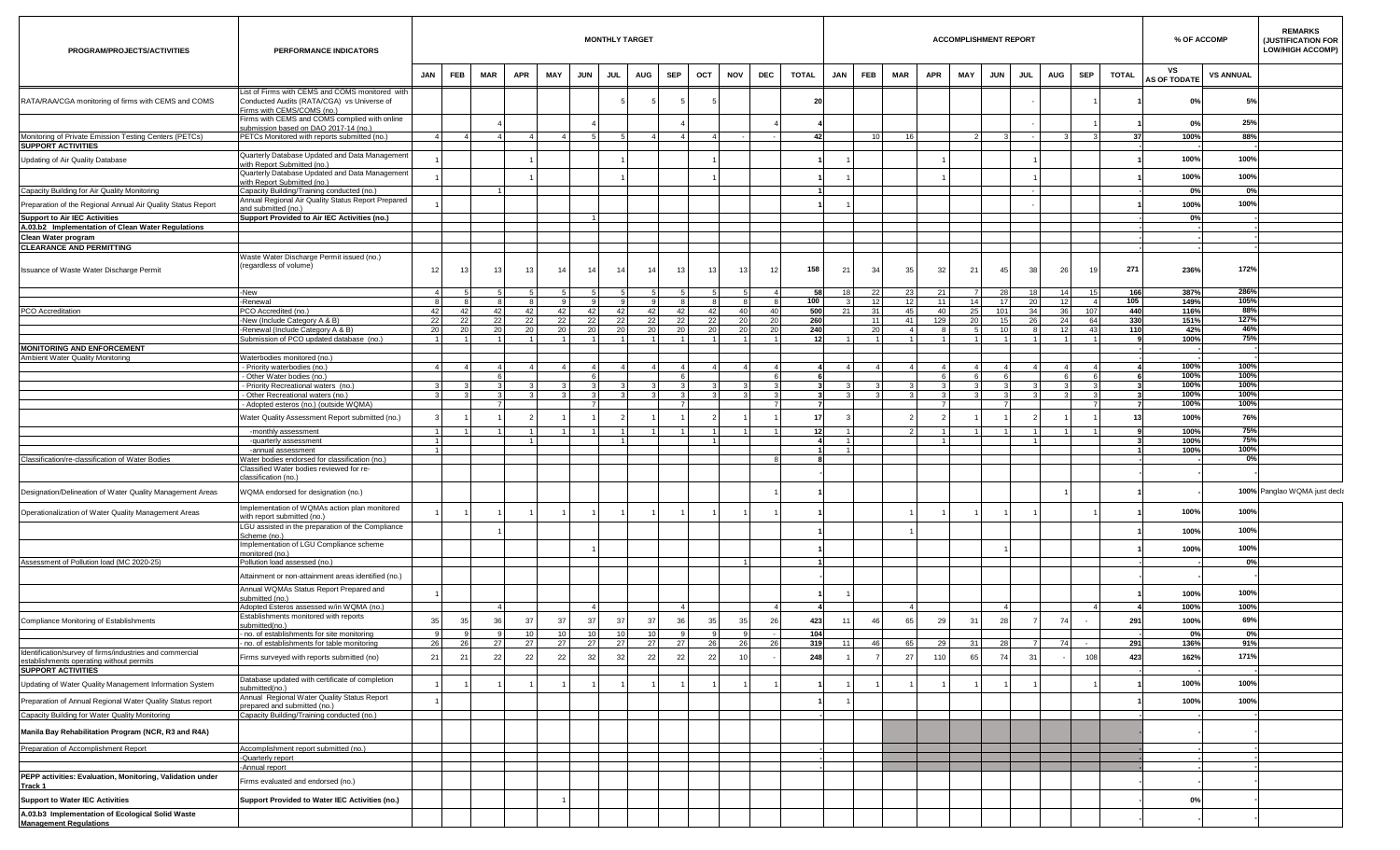| PROGRAM/PROJECTS/ACTIVITIES                                                                                                                                                                    | PERFORMANCE INDICATORS                                                                                                                                   |            |                         |            |            |                 |            | <b>MONTHLY TARGET</b> |            |            |     |            |            |              |     |                 |            |                 | <b>ACCOMPLISHMENT REPORT</b> |            |                 |            |            |              | % OF ACCOMP               |                  | <b>REMARKS</b><br><b>JUSTIFICATION FOR</b><br><b>LOW/HIGH ACCOMP)</b> |
|------------------------------------------------------------------------------------------------------------------------------------------------------------------------------------------------|----------------------------------------------------------------------------------------------------------------------------------------------------------|------------|-------------------------|------------|------------|-----------------|------------|-----------------------|------------|------------|-----|------------|------------|--------------|-----|-----------------|------------|-----------------|------------------------------|------------|-----------------|------------|------------|--------------|---------------------------|------------------|-----------------------------------------------------------------------|
|                                                                                                                                                                                                |                                                                                                                                                          | <b>JAN</b> | <b>FEB</b>              | <b>MAR</b> | <b>APR</b> | MAY             | <b>JUN</b> | JUL                   | <b>AUG</b> | <b>SEP</b> | OCT | <b>NOV</b> | <b>DEC</b> | <b>TOTAL</b> | JAN | FEB             | <b>MAR</b> | <b>APR</b>      | MAY                          | <b>JUN</b> | <b>JUL</b>      | <b>AUG</b> | <b>SEP</b> | <b>TOTAL</b> | vs<br><b>AS OF TODATE</b> | <b>VS ANNUAL</b> |                                                                       |
| I. Provision of T.A. in the implementation of ESWM                                                                                                                                             | <b>LGUs assisted:</b>                                                                                                                                    |            |                         |            |            |                 |            |                       |            |            |     |            |            |              |     |                 |            |                 |                              |            |                 |            |            |              |                           |                  |                                                                       |
| Review and Evaluation of 10-year SWM Plans                                                                                                                                                     | 10-year SWM plans evaluated and endorsed (no.)                                                                                                           |            |                         |            |            |                 |            |                       |            |            |     |            |            | 12           |     |                 |            |                 |                              |            |                 |            |            |              | 100%                      | 100%             |                                                                       |
| Support to EMB Funded functional MRFs for increased waste<br>collection, segregation and diversion                                                                                             | unctional existing MRF supported with recorded<br>increase in waste collection, segregation and<br>diversion diversion (no.)                             |            |                         |            |            |                 |            |                       |            | 75         |     |            |            | 75           |     |                 |            |                 |                              |            | 30              |            |            | -37          |                           | 49%              |                                                                       |
| Provision of Biowaste Shredders and Composters                                                                                                                                                 | LGUs provided with Biowaste Shredders and<br>Composters (no.)                                                                                            |            |                         |            |            |                 |            |                       |            |            |     |            |            | 39           |     |                 |            |                 |                              |            | 39              |            |            | 39           | 100%                      | 100%             |                                                                       |
| Site Assessment of Proposed SLF                                                                                                                                                                | Site Assessment of Proposed SLF (no.)                                                                                                                    |            |                         |            |            |                 |            |                       |            |            |     |            |            |              |     |                 |            |                 |                              |            |                 |            |            |              | 117%                      | 117%             |                                                                       |
| Design of Assigned SLF Category                                                                                                                                                                | Input in the Design of Assigned SLF Cateogry (no.)                                                                                                       |            |                         |            |            |                 |            |                       |            |            |     |            |            |              |     |                 |            |                 |                              |            |                 |            |            |              |                           |                  |                                                                       |
|                                                                                                                                                                                                | Feasibility Study on 4 SLF Sites for LGU clustering<br>no.)                                                                                              |            |                         |            |            |                 |            |                       |            |            |     |            |            |              |     |                 |            |                 |                              |            |                 |            |            |              |                           | 0%               |                                                                       |
| II. Monitoring of Approved Solid Waste Management Plans                                                                                                                                        |                                                                                                                                                          |            |                         |            |            |                 |            |                       |            |            |     |            |            |              |     |                 |            |                 |                              |            |                 |            |            |              |                           |                  |                                                                       |
| Compliance Monitoring on the implementation of the approved Ten-<br>year SWM Plan                                                                                                              | Ten-year SWM Plan monitored and assessed (no.)                                                                                                           |            | 10                      |            |            | 10              |            |                       | 10         |            |     |            |            | 75           |     |                 | 12         |                 |                              |            |                 |            | 11         |              | 83%                       | 81%              |                                                                       |
| III. Monitoring of Funded Programs                                                                                                                                                             |                                                                                                                                                          |            |                         |            |            |                 |            |                       |            |            |     |            |            |              |     |                 |            |                 |                              |            |                 |            |            |              |                           |                  |                                                                       |
| -Compliance Monitoring and assessment of the EMB Funded<br>Closure and Rehabilitation Activities CY 2016-2018                                                                                  | EMB Funded Closure and Rehabilitation of<br>Dumpsites monitored and assessed with report<br>ubmitted(no.)                                                |            |                         |            |            |                 |            |                       |            |            |     |            |            |              |     |                 |            |                 |                              |            |                 |            |            |              | 86%                       | 100%             |                                                                       |
| -Compliance Monitoring and capacitation of EMB Funded MRFs<br>(FY2012-2019) and LGU Funded MRFs to achieve required waste<br>diversion                                                         | <b>EMB Funded Materials Recovery Facilities</b><br>monitored and assisted technically to achieve<br>required waste diversion with report submitted (no.) |            | -9                      |            | 10         | 12              | 12         | 12                    | 12         | 12         | 10  | 1(         |            | 118          | -11 |                 | 11         | 16              | 18                           |            |                 | 15         | 17         | 102          | 99%                       | 86%              |                                                                       |
|                                                                                                                                                                                                | LGU Funded Materials Recovery Facilities<br>monitored and assisted technically to achieve<br>required waste diversion with report submitted (no.)        |            |                         |            |            |                 |            |                       |            |            |     | 11         |            | 44           |     |                 |            |                 |                              |            |                 |            | 16         | 42           | 96%                       | 95%              |                                                                       |
| Environmental Compliance Monitoring of Sanitary Landfill<br>Operation                                                                                                                          | Environmental Compliance of Sanitary Landfill<br>Operation Monitored with report submitted (no.)                                                         |            |                         |            |            |                 |            |                       |            |            |     |            |            | 15           |     |                 |            |                 |                              |            |                 |            |            |              | 92%                       | 93%              |                                                                       |
| Closure of all Open Dumpsites                                                                                                                                                                  | Closure of all Open Dumpsites (no.)                                                                                                                      |            |                         | 25         |            |                 |            |                       |            |            |     |            |            | 25           |     |                 | 24         |                 |                              |            |                 |            |            | 27           | 108%                      | 108%             |                                                                       |
| IV. Monitoring and assessment of status of implementation of<br>LGUs provided with SWM machineries and equipment                                                                               | Status of Implementation of LGUs Provided with<br>Plastic Moulder, Shredders and Composters<br>monitored and assessed with reports submitted (no.)       |            |                         |            |            |                 |            |                       |            |            |     |            |            |              |     |                 |            |                 |                              |            |                 |            |            |              |                           |                  |                                                                       |
| <b>Support Activities</b>                                                                                                                                                                      |                                                                                                                                                          |            |                         |            |            |                 |            |                       |            |            |     |            |            |              |     |                 |            |                 |                              |            |                 |            |            |              |                           |                  |                                                                       |
| Solid Waste Educators and Enforcement Program (SWEEP)                                                                                                                                          |                                                                                                                                                          |            |                         |            |            |                 |            |                       |            |            |     |            |            |              |     |                 |            |                 |                              |            |                 |            |            |              |                           |                  |                                                                       |
| Strengthening of the DENR PENROs and CENROs in support to<br>DAO 2018-18                                                                                                                       | Solid Waste Enforcers and Educators Team-<br>Environmental Monitoring Officers (SWEET-EnMos)<br>deployed (no.)                                           | 15         | 15                      | 32         | 32         | 32              | 32         | 32                    | 32         | 32         | 32  | 32         | 32         | 32           | 15  | 15              | 15         | 15              | 15                           | 27         | - 27            | 27         | 27         | 15           | 47%                       | 47%              |                                                                       |
| Mobilization of EnMOs in Facilitating the Clean Up of Unclean<br>Sites Monitored; Assistance in the Monitoring and Inspection of<br>Disposal sites, MRFs and implementation of 10-Yr SWM Plans | Quarterly consolidated matrix report submitted (no.)                                                                                                     |            |                         |            |            |                 |            |                       |            |            |     |            |            |              |     |                 |            |                 |                              |            |                 |            |            |              | 100%                      | 75%              |                                                                       |
|                                                                                                                                                                                                | Unclean sites monitored (no.)                                                                                                                            | 75 I       | 75                      | 160        | 160        | 160             | 160        | 160                   | 160        | 160        | 160 | 160        | 160        | 1,750        | 75  | 75              | 75         | 75              | 75                           | 135        | 185             | 135        | 440        | 1,270        | 75%                       | 73%              |                                                                       |
|                                                                                                                                                                                                | Clean up of unclean sites facilitated (no.)                                                                                                              | 75 I       | 75                      | 160        | 160        | 160             | 160        | 160                   | 160        | 160        | 160 | 160        | 160        | 1,750        | 75  | 75              | 75         | 75              | 75                           | 135        | 185             | 135        | 440        | 1,270        | 75%                       | 73%              |                                                                       |
| Partnership with DENR RPAO on Information Awareness<br>Campaign on ESWM                                                                                                                        | Sewage Treatment Plants monitored (no.)<br>Information Awareness Campaign on ESWM<br>Implemented in Partnership with DENR RPAO (no.)                     |            |                         |            |            |                 |            |                       |            |            |     |            |            | 11           |     |                 |            |                 |                              |            |                 |            |            |              | 0%                        | 0%<br>100%       |                                                                       |
| Support to the Regional Ecology Centers (RECs)                                                                                                                                                 | IEC Activities (Print/TriMedia/Radio or Broadcast,<br>Clean-up Acitivities); convening of RECs                                                           |            |                         |            |            |                 |            |                       |            |            |     |            |            |              |     |                 |            |                 |                              |            |                 |            |            |              | 100%                      | 100%             |                                                                       |
| Updating of ESWM Database                                                                                                                                                                      | Regional ESWM Database maintained and<br>armonized with National ESWM Database (no.)                                                                     |            |                         |            |            |                 |            |                       |            |            |     |            |            |              |     |                 |            |                 |                              |            |                 |            |            |              | 75%                       | 100%             |                                                                       |
| Preparation of Annual ESWM Status Report                                                                                                                                                       | Regional 2021 ESWM Status Report with Waste<br>Diversion Data prepared and submitted to EMB<br>Central Office (no.)                                      |            |                         |            |            |                 |            |                       |            |            |     |            |            |              |     |                 |            |                 |                              |            |                 |            |            |              |                           | 0%               |                                                                       |
| A.03.b4 Implementation of Toxic Substances and Hazardous                                                                                                                                       |                                                                                                                                                          |            |                         |            |            |                 |            |                       |            |            |     |            |            |              |     |                 |            |                 |                              |            |                 |            |            |              |                           |                  |                                                                       |
| <b>Waste Management Regulations</b><br>A.03.b4.a Toxic Substances Management                                                                                                                   |                                                                                                                                                          |            |                         |            |            |                 |            |                       |            |            |     |            |            |              |     |                 |            |                 |                              |            |                 |            |            |              |                           |                  |                                                                       |
| <b>CLEARANCE AND PERMITTING</b>                                                                                                                                                                |                                                                                                                                                          |            |                         |            |            |                 |            |                       |            |            |     |            |            |              |     |                 |            |                 |                              |            |                 |            |            |              |                           |                  |                                                                       |
| Issuance of SQI clearance                                                                                                                                                                      | SQI Clearance issued (no.)                                                                                                                               | 18         | 18                      | 18         | 18         | 18 <sup>1</sup> | 18         | 18 <sup>1</sup>       | 18         |            | 18  |            | 18         | 220          | 30  | 23 <sup>1</sup> | 30 I       | 10 <sup>1</sup> | 21                           | 45         | 32 <sub>l</sub> | 28         | 31         | 250          | 152%                      | 114%             |                                                                       |
| Registration of Industries under Chemical Control Order (CCO)<br>-Mercury and mercury compounds<br>-Cyanide and cyanide compouds<br>-Asbestos and<br>-PCBs.                                    | CCO Registration Certifcate issued (no.)                                                                                                                 |            | $\overline{\mathbf{3}}$ |            |            | $\mathbf{3}$    |            |                       |            |            |     |            |            | 19           |     |                 |            |                 |                              |            |                 | $\sim$     |            |              | 33%                       | 26%              |                                                                       |
| Importation Clearance under CCOs<br>-Mercury and Mercury Compounds<br>-Cyanide and Cyanide Compounds<br>-Asbestos                                                                              | CCO Importation Clearance issued (no.)                                                                                                                   |            | $\mathbf{3}$            |            |            |                 |            |                       |            |            |     |            |            | 43           |     |                 |            |                 |                              |            |                 |            |            | 30           | 88%                       | 70%              |                                                                       |
| Clearance for ODS Chemical Dealers                                                                                                                                                             | Clearances Issued (no.)                                                                                                                                  |            |                         |            |            |                 |            |                       |            |            |     |            |            |              |     |                 |            |                 | $\overline{1}$               |            |                 |            |            |              | 133%                      | 80%              |                                                                       |
| Approval of PCB Management Plans                                                                                                                                                               | PCB Management Plan approved (no.)                                                                                                                       |            |                         |            |            |                 |            |                       |            |            |     |            |            |              |     |                 |            |                 |                              |            |                 |            |            |              |                           |                  |                                                                       |
| <b>MONITORING AND ENFORCEMENT</b>                                                                                                                                                              |                                                                                                                                                          |            |                         |            |            |                 |            |                       |            |            |     |            |            |              |     |                 |            |                 |                              |            |                 |            |            |              |                           |                  |                                                                       |
| Chemical Management monitoring of Industries (CCO Registration<br>and Importation Clearance SQI, PCL and new chemicals)                                                                        | Firms monitored with reports submitted (no.)                                                                                                             |            |                         |            |            | 12              | 10         |                       |            |            |     |            |            | 82           |     |                 |            |                 |                              |            |                 | 24         |            |              | 90%                       | 79%              |                                                                       |